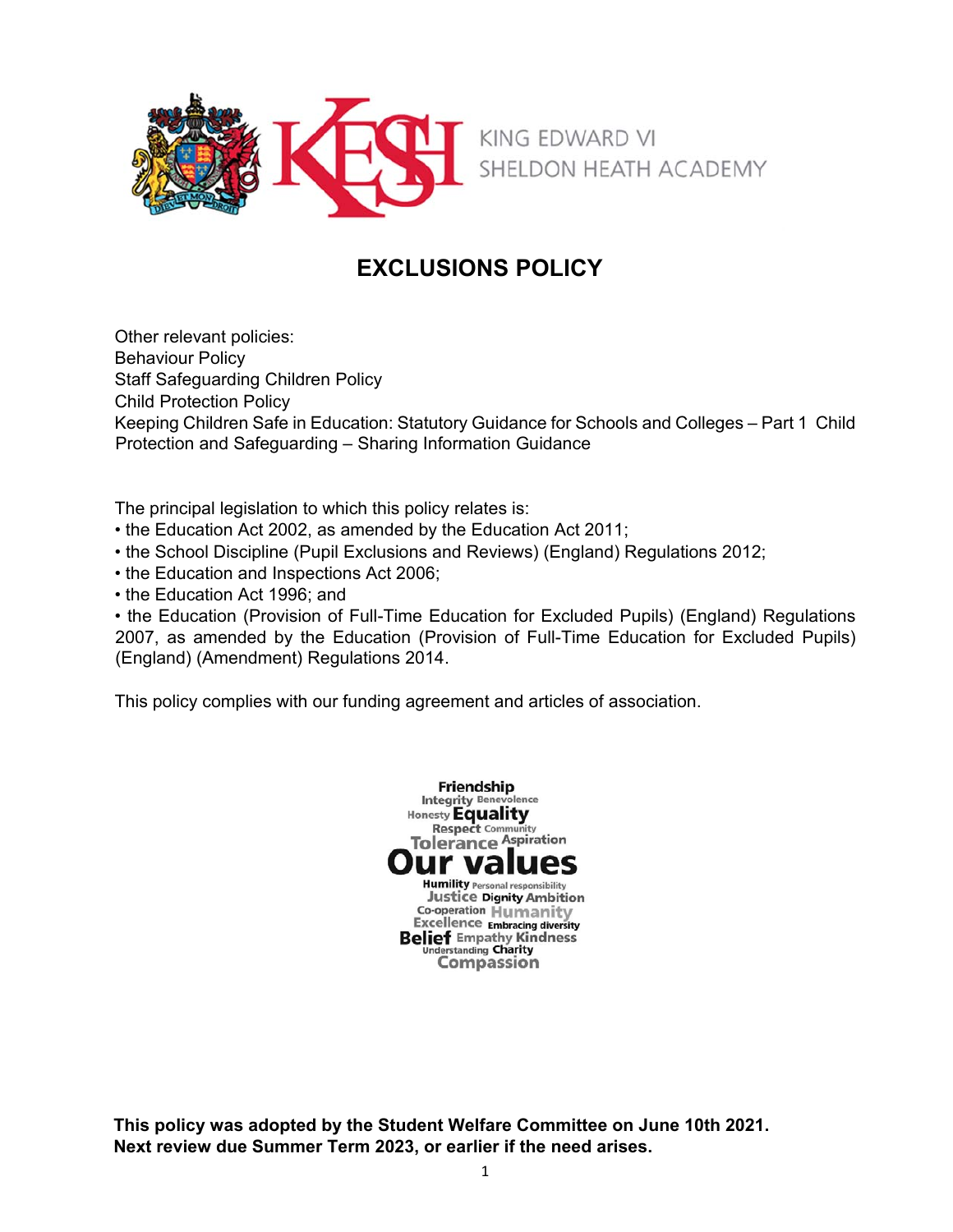## **1. Rationale**

King Edward VI Sheldon Heath Academy is committed to developing responsible, aspirational, independent, happy and well-rounded young people with the self-belief to reach their goals. Our work will be underpinned by our core values and driven by our unequivocal belief in equality and tolerance. We will secure this through inspirational and enthusiastic teaching, the provision of a broad, challenging curriculum and excellent support and care. We want to ensure our young people fulfil and exceed their potential, be proud of who they are, be committed to lifelong learning and leave well-equipped to navigate their way through the challenges of the 21st Century; positively contributing to society both economically and socially.

The Academy's Behaviour policy emphasises positive strategies and, for the most part, the Academy environment is one of cooperation and shared responsibility. However, some incidents of unacceptable behaviour are not satisfactorily resolved through the normal channels and exclusions have to be considered as a last resort.

## **2. Key Requirements/ Legal Duties**

This policy responds to the requirements of the Education Act 2002; all schools must have policies on student discipline and exclusion, which must be available to all parents and prospective parents. Parents and carers have the right to appeal against the decision to exclude a student. This policy is drawn using the guidance provided by the Department for Education (DfE) produces for the process of exclusion (Exclusion from maintained schools, academies and pupil referral units in England).

## **3. Key Principles**

This document deals with the policy and practice which informs the Academy's use of exclusion. It is underpinned by the shared commitment of all members of the Academy community to ensure:

- The best possible education for all students at the Academy, whatever their background or ability.
- The safety and well-being of all members of the Academy's community, and to maintain an appropriate education environment in which all can learn and succeed.
- That students have the right to expect that their learning should not be disrupted by others. The Academy's Behaviour policy emphasises the students' entitlements and responsibilities.

## **4. General Principles**

The Local Governing Body has determined that the Academy will use exclusions, albeit sparingly, in response to serious breaches of the Academy's behaviour policy and where allowing the student to remain at the Academy would seriously harm the education or welfare of the student or others at the Academy. The decision to exclude a student may thus be taken in the following circumstances:

- In response to a serious breach, or persistent breaches, of the Academy's Behaviour Policy and Code of Conduct
- If allowing the student to remain at the Academy would seriously harm the education or welfare of the student or others in the Academy.

Only the Principal (or, in the absence of the Principal, the Vice Principals) has authority to exclude a student from the Academy.

Exclusions whether fixed-term or permanent may be used in response to any of the following, all of which are examples of unacceptable conduct and breach the Academy's Behaviour Policy: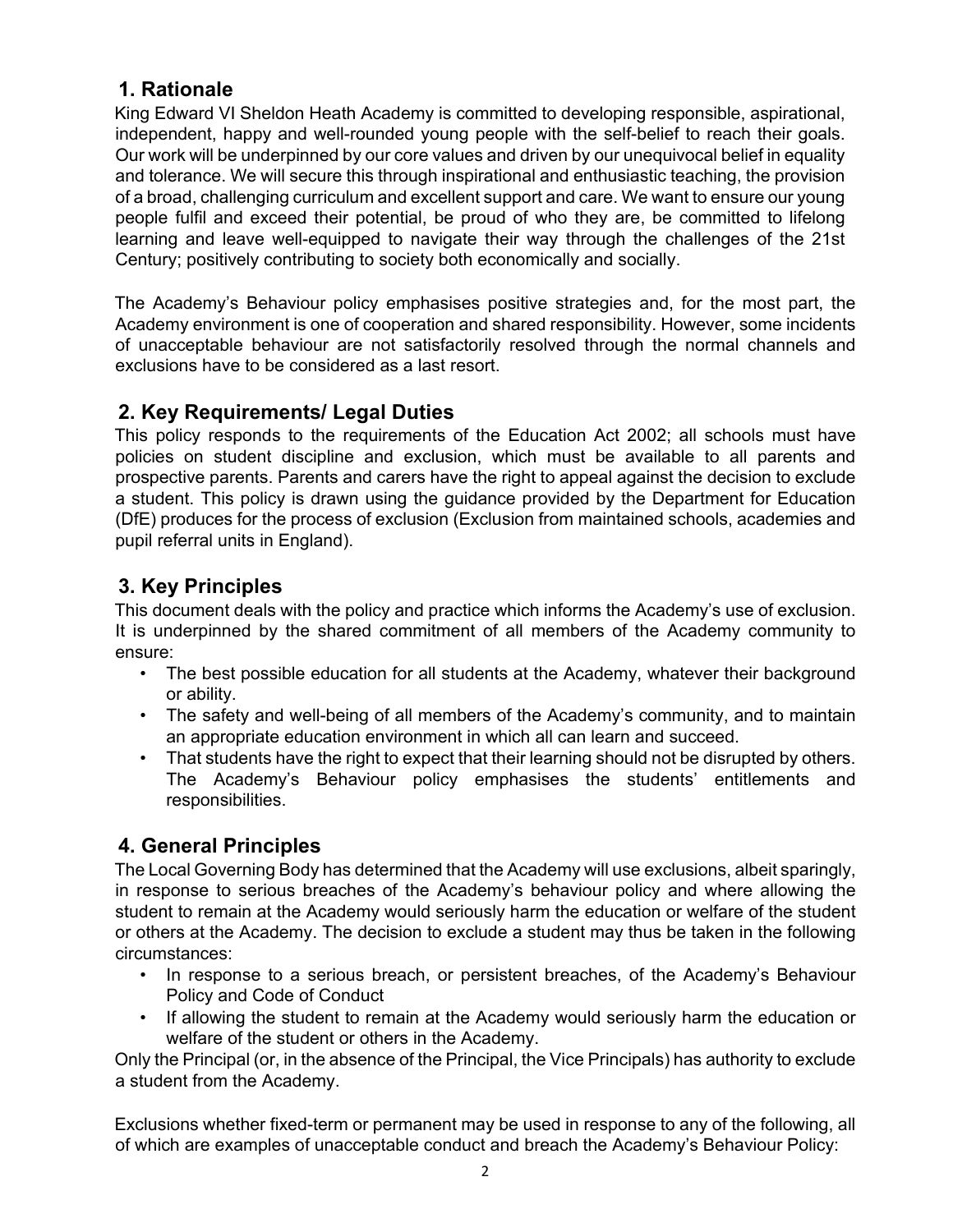- Physical assault against a student
- Physical assault against an adult
- Verbal abuse/threatening behaviour against student
- Verbal abuse/threatening behaviour against an adult
- Bullying
- Racist abuse
- Sexual misconduct/ Indecent behaviour
- Drugs, alcohol.
- Substance misuse
- Damage
- Theft
- Weapons related
- Posing a health and safety threat
- Arson
- Defiance
- Bringing the Academy into disrepute

Also, in line with the exclusion policy, the Academy will not tolerate persistent and defiant behaviours over time where sanctions and interventions have failed to bring about positive improvement. In these circumstances, a student's behaviour would be deemed to be seriously harming the education and welfare of the student or others at the Academy, thus placing the student at high risk of permanent exclusion.

This is not an exhaustive list and there may be other situations where the Principal judges that exclusion is an appropriate sanction.

### **5. Types of Exclusion**

There are two types of exclusion:

- Fixed period
- Permanent

Any decision to exclude a student, whether for a fixed period or permanently, must be made in line with the principles of administrative law, i.e. that it is: lawful (with respect to the legislation relating directly to exclusions and a school's wider legal duties, including the European Convention on Human Rights and the Equality Act 2010); rational; reasonable; fair; and proportionate.

#### **Fixed Period Exclusion**

A student can be excluded from the Academy for one or more fixed periods not exceeding 45 school days in any one school year. Full time education must be provided by the Academy after the sixth continuous day of any fixed period exclusion. A fixed-period exclusion can also be for parts of the school day.

The law does not allow for extending a fixed-period exclusion or 'converting' a fixed-period exclusion into a permanent exclusion. In exceptional cases, usually where further evidence has come to light, a further fixed-period exclusion may be issued to begin immediately after the first period ends; or a permanent exclusion may be issued to begin immediately after the end of the fixed period.

#### **Permanent Exclusion**

A student can be permanently excluded from the Academy. The decision to exclude permanently is a serious one. It is usually the final step in a process of dealing with disciplinary offences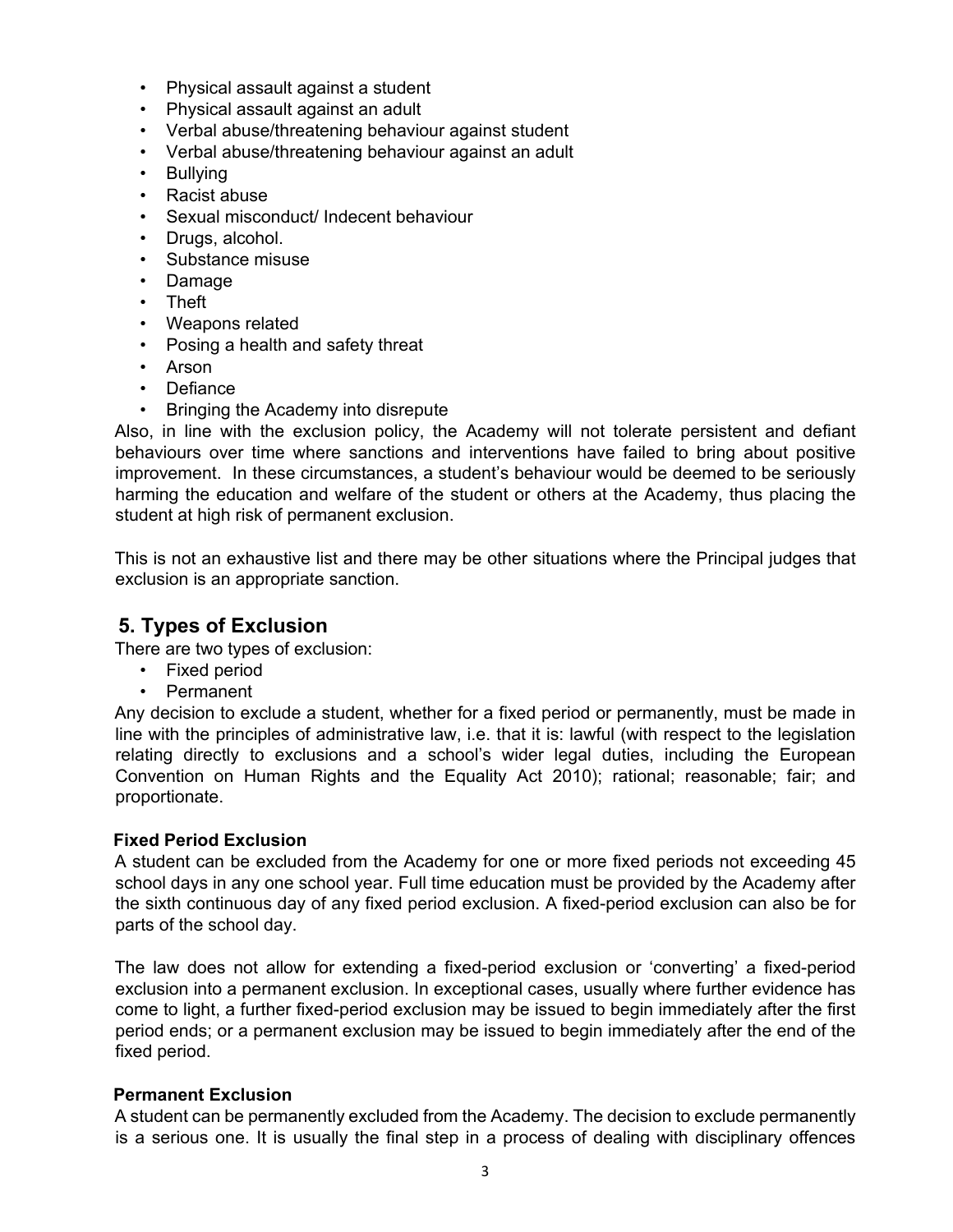following a wide range of other strategies, which have been tried without success. It is an acknowledgement by the Academy that it has exhausted all available strategies for dealing with the student and is used as a last resort.

A decision to exclude a pupil permanently will only be taken:

• in response to a serious breach or persistent breaches of the school's behaviour policy; and • where allowing the pupil to remain in school would seriously harm the education or welfare of the pupil or others in the school.

Although permanent exclusion will only be used as a last resort, when all other reasonable steps have been taken and when allowing the student to remain at the Academy would be seriously detrimental to the education and/or welfare of other students or teachers, there may be exceptional circumstances where, in the judgement of the Principal, it is appropriate to exclude permanently for a first or 'one-off' offence. Thus, permanent exclusion may, on rare occasions, be the only possible response to a single incident of very extreme misconduct.

When it is necessary to exclude a student, parents will be contacted by telephone, if possible, at the earliest possible opportunity. The exclusion will always be confirmed by a letter which will set out the reasons for the exclusion and also inform the parents of their rights to make representations to the Governing Body. Each incident of exclusion will be recorded in a standard format (Appendix 2)

## **6. Exercise of Discretion – The decision to exclude**

The Principal will always look at the particular circumstances of each case. In considering whether permanent exclusion is the most appropriate sanction, the Principal will consider:

- The gravity of the incident, or series of incidents, and whether it constitutes a serious breach of the Academy's Behaviour Policy.
- The effect that the student remaining at the Academy would have on the education and welfare of other members of the school community.

In line with its statutory duty, these same two tests of appropriateness will form the basis of the deliberations of the Governors Student Welfare Committee, when it meets to consider the Principal's decision to exclude.

Only the Principal can exclude a student from the Academy. A permanent exclusion will be taken as a last resort. The Academy is aware that off-rolling is unlawful. Ofsted defines off-rolling as: "…the practice of removing a pupil from the school roll without a formal, permanent exclusion or by encouraging a parent to remove their child from the school roll, when the removal is primarily in the interests of the school rather than in the best interests of the pupil."

Before deciding whether to exclude a student, either permanently or for a fixed period, the Principal will:

- Consider all the relevant facts and evidence, including whether the incident(s) leading to the exclusion were provoked
- Allow the pupil to give their version of events
- Consider if the pupil has special educational needs (SEN)

## **7. Behaviour outside the Academy**

Students who breach the Academy's Behaviour Policy whilst on school 'business' such as trips and journeys, sports fixtures or a work-experience placement will be dealt with in the same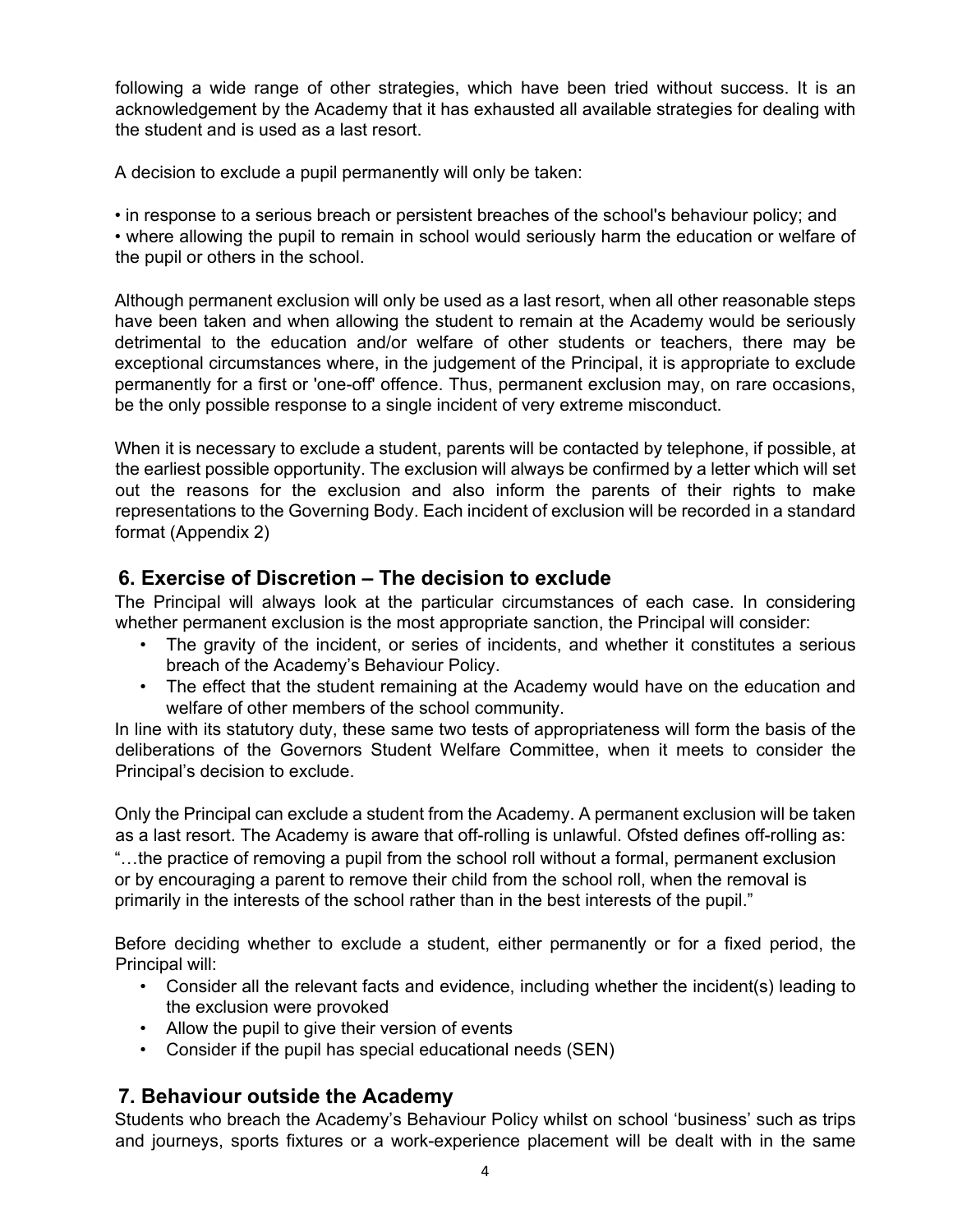manner as if the incident had taken place at the Academy. For incidents that take place outside the Academy and not on school business, this policy will still have effect if there is a clear link between that behaviour and maintaining good behaviour and discipline among the student body as a whole. This includes behaviour in the immediate vicinity of the Academy or on a journey to and from the Academy.

## **8. Special Educational Needs and Disabilities Students and Children Looked after**

When considering whether to exclude a student with SEND, the Academy pays due regard to government guidance which states that schools should try every practicable means to maintain a student with SEND in school and should seek local authority and other professional advice as appropriate; the Academy will permanently exclude students with SEND statements only in exceptional circumstances.

Where the Academy has concerns about the behaviour, or risk of exclusion, of a child with additional needs, a pupil with a statement of SEN or a looked after child it will, in partnership with others (including the local authority as necessary), consider what additional support or alternative placement may be required. This could involve assessing the suitability of provision for a student's SEN. Where a pupil has a statement of SEN, the Academy will consider requesting an early annual review or interim / emergency review.

### **9. Challenging exclusion**

The Academy's letter informing of an exclusion also informs how to challenge the decision.

#### **Challenging a fixed period exclusion**

A fixed period exclusion can be challenged if a student has been excluded for more than 5 school days in a term or an exclusion will mean they will miss a public exam or national curriculum test. For exclusions of 5 school days or less, parents can ask the governing body to consider their views.

#### **Challenging a permanent exclusion**

A permanent exclusion can be challenged with the governing body. If they agree with the exclusion, an appeal can be made to the local council or the Academy Trust.

#### **Discrimination and other complaints**

A claim can be made to a court or a tribunal if it is believed that a child has been discriminated against. The Equality Advisory Support Service can provide help and advice.

For more general complaints the Academy's complaints process must be followed.

### **10. Procedures for exclusions**

The procedures for exclusions are presented in detail in appendix 1. Sample letters and other documents relating to exclusions are in appendix 2. Statutory guidance is on appendix 3.

#### **Risk of prosecution if child is found in public place**

For the first 5 school days of an exclusion, it's the parents'/carers' responsibility to make sure that the excluded child isn't in a public place during normal school hours unless there is a good reason. Failure to do so may lead to a prosecution.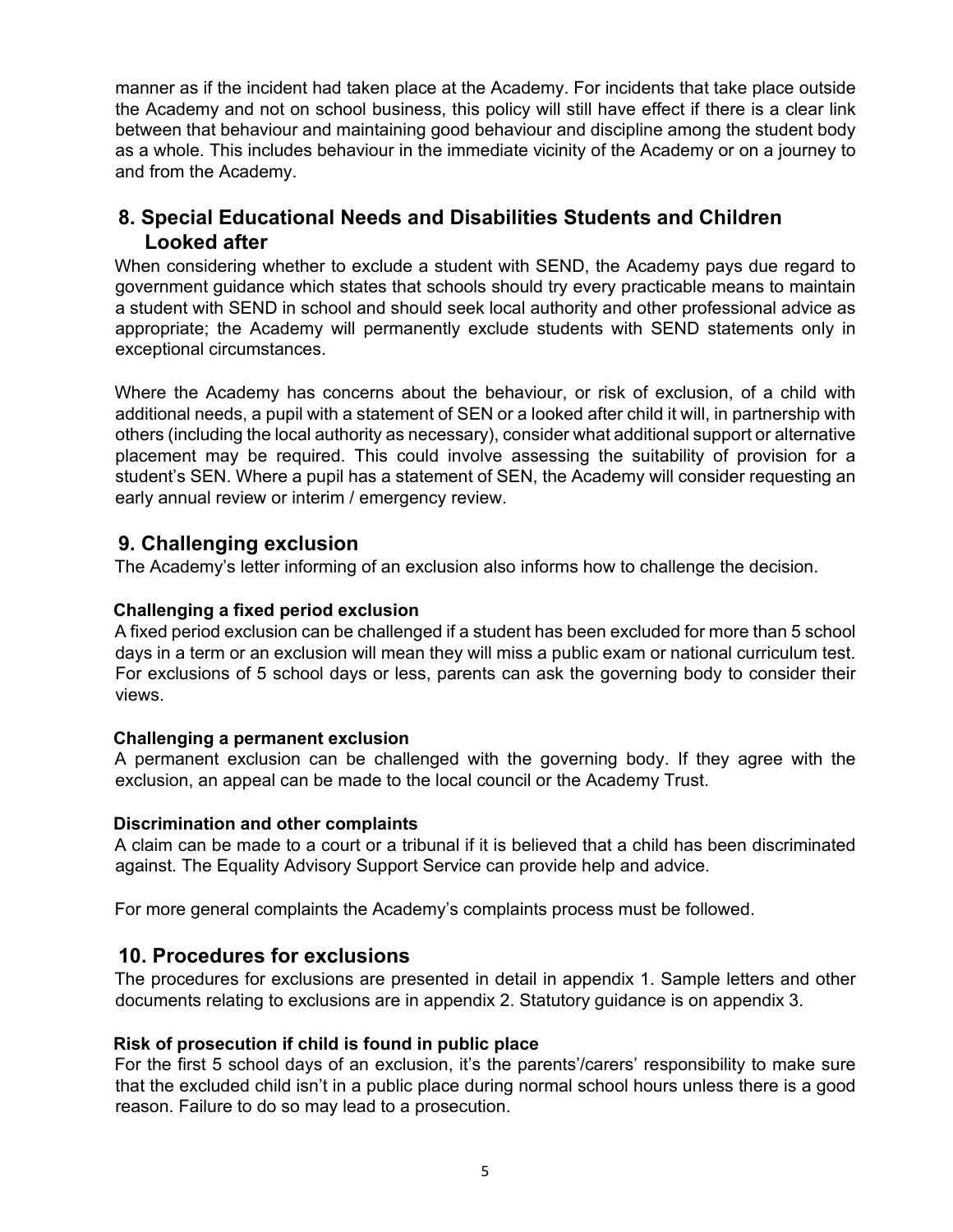## **11. Monitoring, Intervention and Support**

There is a range of strategies in place at the Academy to address behaviour that may lead to exclusion. Students will be identified as at risk of exclusion will be offered additional provision to meet their individual needs. These additional measures may include:

- Support at TIER 1 and TIER 2 of our pastoral provision.
- Engaging with parents.
- Mentoring.
- Placement on a daily report.
- Detentions or other sanctions.
- A change of class, set or band.
- Curriculum alternatives.
- A managed move to another school.
- Consideration with colleagues, of possible interventions within school.
- Assessment of Special Educational Needs, including possible placement in a special school.
- Allocation of a key worker from the SEND team.
- Sessions with the Academy's counsellor.
- Implementation of a Pastoral Support Programme.
- Referral to other relevant agencies.

## **12. Roles and Responsibilities**

In addition to the specific duties in appendix 1:

- The Local Governing Body is responsible for deciding whether or not to confirm the Principal's decision to exclude a student.
- The Principal is responsible for ensuring the fair and consistent implementation of the policy and for all decisions on whether or not to exclude a student.
- The Senior Leader (Student Development) is responsible for:
	- Monitoring the implementation of this policy, including recording and analysing the profile of excluded students.
	- Ensuring that education is provided for any student from day six of a fixed term exclusion, depending on the circumstances. o
	- Ensuring the prompt and effective administration of all matters relating to an exclusion.
- The Heads of Year are responsible for the arrangements to support students in danger of exclusion and for the reintegration of students returning to the Academy after a fixed-term exclusion. They are also responsible for ensuring that work is provided for all excluded students.
- All staff are responsible to providing appropriate work to the Heads of Year for students excluded for two or more days.
- Parents are responsible for excluded students to complete the work set and for bringing this work to the re-admission meeting.

## **Recording and Monitoring**

All exclusions will be recorded according to guidelines from the DfE. Exclusion data, analysed by sub-group, will be discussed with senior leaders and presented to every Student Welfare meeting. This analysis and subsequent discussions will help the Academy further refine systems and processes where appropriate to ensure that students are effectively supported in developing the responsible behaviours that will allow them to fully participate in the Academy's life.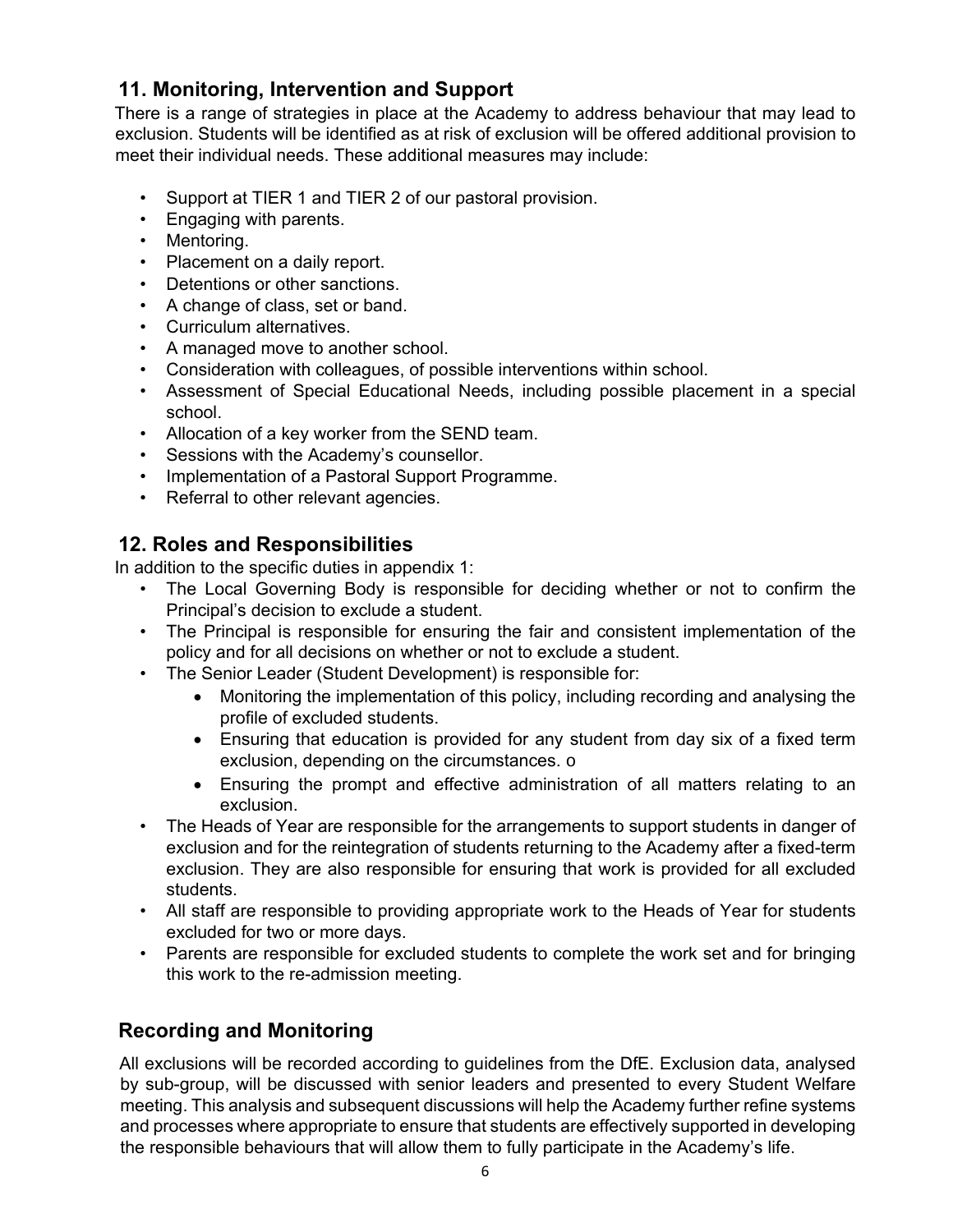## **Appendix 1: Procedures for exclusion**

### **A) Decision to Exclude**

#### **Action to be invoked by Pastoral Staff in Serious Disciplinary Matters**

When a serious incident occurs, the pastoral team must interview students. If the nature of the incident is extremely serious then at least two staff members should be present to conduct the interview. The student should be questioned and given ample opportunity to give a response. The student should be encouraged to provide a written statement of what happened and offered the opportunity to sign this as an authoritative record of events. At this stage the report will help to enable KESH Academy to decide on what further action should be undertaken.

In discharging their duties the Principal and Governors of KESH Academy will have regard to DfE guidance on exclusions. A decision to exclude a student will only be taken:

- In response to serious breaches of KESH Academy's Behaviour Policy.
- If allowing the student to remain in KESH Academy would seriously harm the learning or welfare of the student, other students or staff in the Academy
- In cases where there has been a major breach of normal expectations of conduct [and/or a breach of the criminal law]

Before excluding a student, in most cases a range of alternative strategies will have been tried. Where a one-off incident of sufficient gravity has taken place, this may not apply.

#### **Responsibilities of the Principal**

The Principal alone (or his/her designate, if s/he is absent) has the power to exclude students and this must be on disciplinary grounds. The Principal will only decide to exclude a student permanently:

- in response to a serious breach or persistent breaches of the school's behaviour policy; and
- where allowing the pupil to remain in school would seriously harm the education or welfare of the pupil or others in the school.

In considering the exclusion of a student the Principal should ensure that the following range of activities are carried out:

- Undertake a thorough investigation.
- Consider all the relevant facts and firm evidence to support the allegations.
- Take into account KESH Academy's Behaviour Policy, including the Equal Opportunities and Anti Bullying policies.
- Check whether an incident appeared to be provoked by racial or sexual harassment.
- Ensure that all students involved have the opportunity to give their version of events.
- Consult other people or agencies except where they may be involved in any review of the exclusion.
- Ensure time has been given to addressing and supporting the student's individual problems within the capabilities of KESH Academy.

Before deciding to exclude a student permanently the Principal may first try a range of strategies as outlined in the Behaviour Policy, including fixed term exclusion. Only when other strategies have been tried without success will the Principal consider permanent exclusion. Except where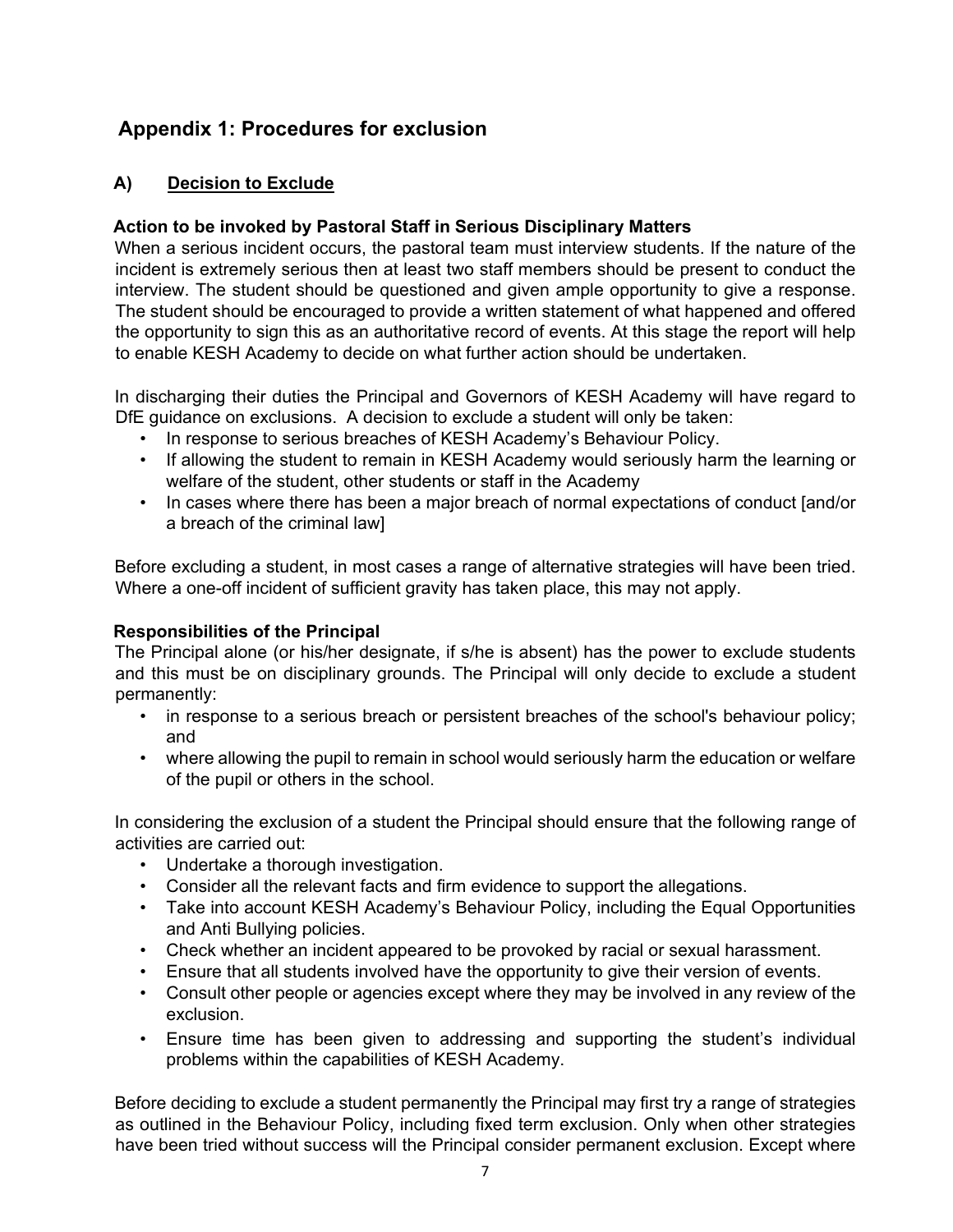a one-off incident of sufficient gravity has taken place; in such occasions the severity of the offence will merit permanent exclusion, even when there has been no record of poor behaviour.

The Principal may exclude a student for up to 45 school days in any academic year. Any exclusion beyond 45 school days will be permanent. However, before that point is reached the Principal will have held discussions through the Sharing Panel to arrange an appropriate placement in another school or Pupil Referral Unit (PRU). The Principal will aim for the shortest possible period of exclusion but however brief an exclusion plan will be made to reintegrate the student effectively.

#### **B) Exclusions**

#### **Informing Parent(s)/carer(s) about the Exclusion**

The Principal will make sure that the Parent(s)/carer(s) are notified immediately by telephone which will be followed by a letter within one school day. An exclusion will normally begin on the next school day.

Letters about fixed period and permanent exclusions will explain:

- Why the Principal decided to exclude the student
- If the exclusion is for a **fixed** period, the length of the exclusion and the date and time the student should return to the Academy
- If the exclusion is **permanent**, the date the permanent exclusion takes effect, and the fact that is permanent.
- The Parent(s)/carer(s) right to make representations about the exclusion to the Governing Body's Disciplinary Panel and:

o How the student may be involved in representations

o How any such representations should be made.

 $\circ$  where there is a legal requirement for the governing board to consider the exclusion, that parents have a right to attend a meeting, to be represented at that meeting (at their own expense) and to bring a friend.

- The latest date the Parent(s)/carer(s) can put a written statement to the Disciplinary Panel.
- The arrangements for enabling the student to continue their education, including setting and marking the student's work.
- The Parent(s)/carer(s) right to see and have a copy of their child's record.
- That for excluded students of compulsory school age, the parents have a duty to ensure that the student in not present in a public place at any time during school hours; parents who fail to comply with this duty commit an offence and may be given a fixed penalty notice or may be prosecuted.
- The letters will also draw attention to sources of free and impartial information this information should include a link to this statutory guidance on exclusions (https://www.gov.uk/government/publications/school-exclusion); a link to sources of impartial advice for parents such as the Coram Children's Legal Centre (www.childrenslegalcentre.com), or ACE Education (http://www.aceed.org.uk) and their advice line service on 03000 115 142 on Monday to Wednesday from 10 am to 1 pm during term time); and where considered relevant by the head teacher, links to local services, such as Traveller Education Services, the Information Advice & Support Services Network (formerly known as the local parent partnership) (https://councilfordisabledchildren.org.uk/information-advice-and-

supportservicesnetwork/about ), the National Autistic Society (NAS) School Exclusion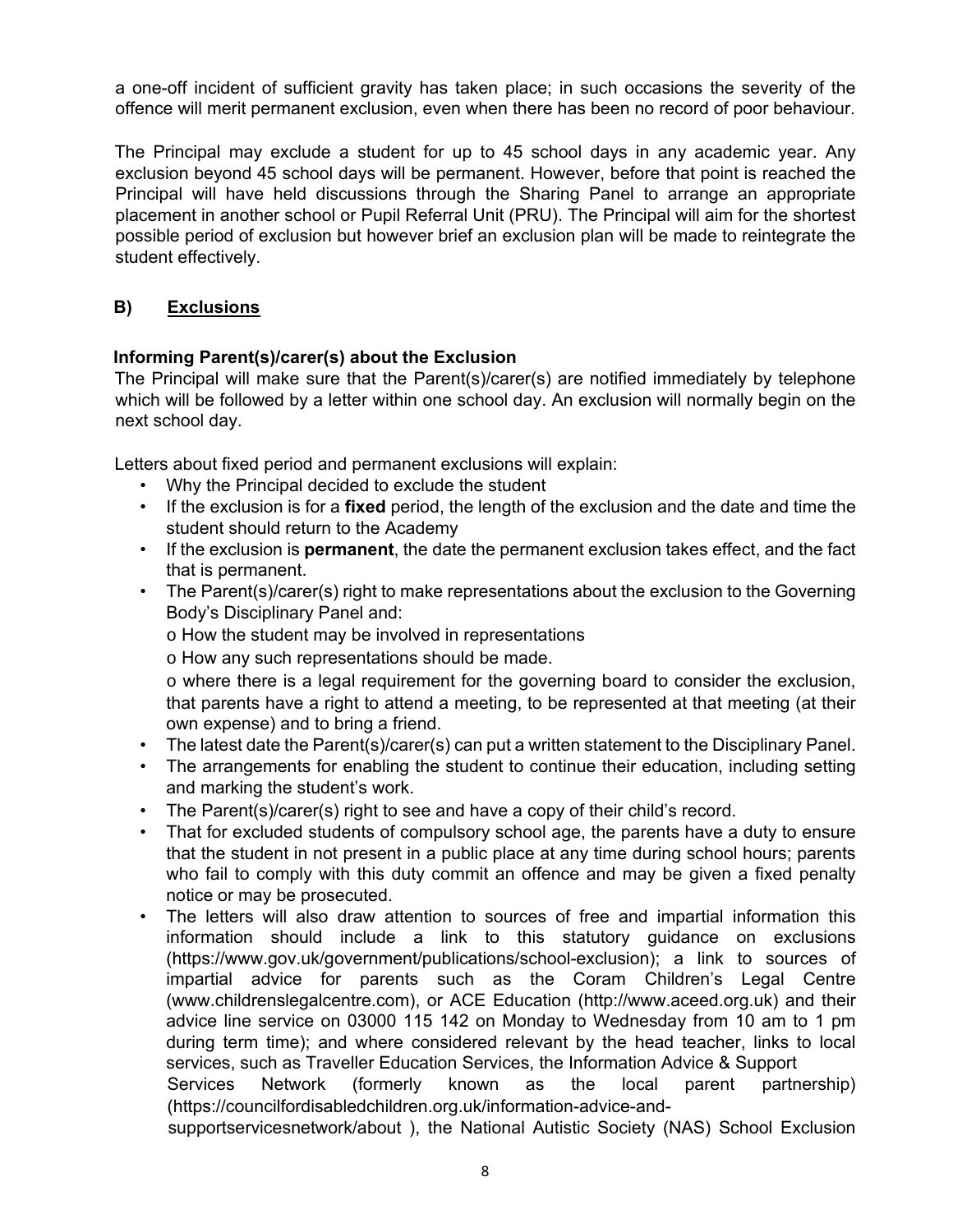Service (England) (0808 800 4002 or schoolexclusions@nas.org.uk), or Independent Parental Special Education Advice (http://www.ipsea.org.uk/).

If a student is excluded for a further fixed-period following their original exclusion, or is subsequently permanently excluded, the Principal must inform parents without delay and issue a new exclusion notice to parents.

#### **Informing the Student Welfare Committee**

The Principal will inform the Chairman of the Governing Body's Student Welfare Committee of:

- All permanent exclusions.
- All exclusions which result, separately or in total, in the student missing more than five school days in any one term, or which deny students the chance to take a public examination.

The Principal will also notify the local authority and governing board once per term of any other exclusions not already notified. Notifications will include the reason(s) for the exclusion and the duration of any fixed-period exclusion. For a permanent exclusion, if the student lives outside the Academy's local authority area, the Principal will also notify the student's 'home authority' of the exclusion and the reason(s) for it without delay.

#### **Responsibilities of the Local Governing Body**

The Governors do not have the right to exclude a student. Governors will review the use of exclusion at KESH Academy regularly. The Governing Body may delegate their functions with respect to the consideration of an exclusion decision to the Disciplinary Panel; the Disciplinary Panel will be formed by at least three Governors of the LGB. The Governing Body will also establish an independent Appeal Panel when the need arises. The Governing Body must ensure that parents/carers, the Principal and a representative from the LA (in the case of maintained schools) are invited to attend an exclusion meeting and must make reasonable endeavours to arrange the meeting for a date and a time that is convenient for all but in compliance with the relevant statutory time limits (however, its decision will not be invalid simply on the grounds that it was not made within these limits).

#### **The Role of the Disciplinary Panel in Fixed Term Exclusion Cases**

The Disciplinary Panel will consist of three Governors who will review the use of exclusion within KESH Academy, including considering the views of the Parent(s)/carer(s) of an excluded student, and deciding whether or not to confirm exclusions of more than five school days or those where a student would miss an opportunity to take a public examination. The Governing Body will appoint a clerk to the Disciplinary Panel to provide advice on the exclusions process and to handle the administrative arrangements for considering exclusions.

If the exclusion is for five school days or fewer the Disciplinary Panel will not direct reinstatement but will consider any statement from the parent(s)/carer(s). If the exclusion causes the student to miss sitting a public examination the Disciplinary Panel will meet before the public examination. Where a public examination is concerned, if it is not practical for the Disciplinary Panel to meet, the Chair of the Panel will consider the exclusion. Alternative arrangements to allow an excluded student to take public examinations will be considered.

In cases of:

- Permanent exclusions;
- Fixed period exclusions totalling more than five school days in any one term, where the parent expresses a wish to make formal representations to the governing body.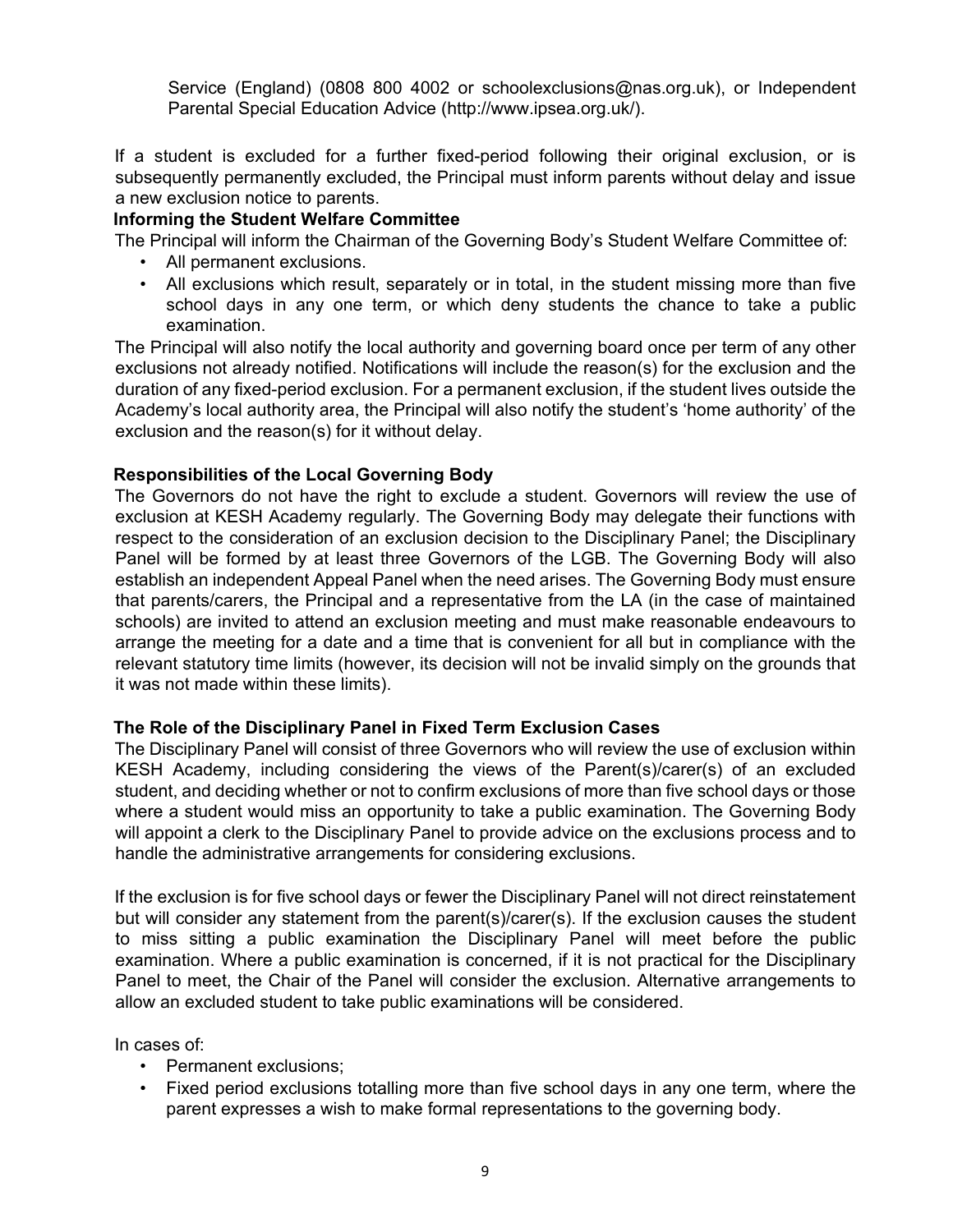- Exclusions which would result in a student missing a public examination. The Disciplinary Panel must meet to:
- Consider the circumstances in which the student was excluded;
- Consider any representations about the exclusion made by the parent and by the LA;
- and
- Consider whether the student should be reinstated immediately, reinstated by a particular date or not reinstated.

In the case of a fixed-period exclusion which would result in the student being excluded from the school for a total of five days or less in any one term, the discipline panel must meet to consider any representations made by the parent. In such cases, the governing body cannot direct reinstatement of the student.

The regulations set statutory time limits for the discipline panel's consideration of exclusions.

- In the case of permanent exclusion and one or more fixed-term exclusions totalling more than 15 days in any one term (where parents wish to make representation) the panel must consider them no earlier than 6 school days and no later than 15 schools days after receiving notification of the exclusion.
- In the case of one or more fixed-term exclusion totalling more than 5 days but not more than 15 school days in any one term (where the parent wishes to make representations) the panel must convene between the 6th and the 50th school day after receiving notification of the exclusion.
- Where a student may miss a public examination as a result of the exclusion, the panel must, if practical, consider the exclusion before the student is due to take the examination.
- In the case of a fixed-term exclusion which would result in a student being excluded for a total of 5 days or less in a term (and the parent has made representations to the governing body), there is no statutory time limit, but the panel would be expected to meet within a reasonable timescale.
- In reaching their decision on whether to direct reinstatement, the panel are required to have regard to any guidance given by the Secretary of State. They should have regard to any representations made by the parent, and whether the Principal has complied with the exclusions procedure and has had regard to the Secretary of State's guidance. If they decide that a student should not be reinstated, they must inform the parent, the Principal and the LA of their decision. In the case of a permanent exclusion, they must notify the parent in writing of their decision and the reason for it. Their letter must also advise the parent of his or her right to appeal against their decision; whom to contact; the last date for lodging an appeal; and that the notice of appeal should set out the grounds of appeal.

Unless there are strong reasons to refuse, the chair of the Disciplinary Panel should allow the excluded student to attend the meeting and present their case if the parent(s)/carer(s) and the student ask for this. But the parent(s)/carer(s) formally remain the appellant unless the student is 18 or over.

#### **Procedure at the meeting**

If the student is back in the Academy before the Disciplinary Panel meets, the meeting still enables the parent(s)/carer(s) to give their views. The Disciplinary Panel can also consider whether more information should be added to the student's record.

If the student is still excluded when the meeting takes place, the Disciplinary Panel should decide whether to direct re-instatement. In reaching their decision the panel should:

• consider the parent(s)/carer(s) statements;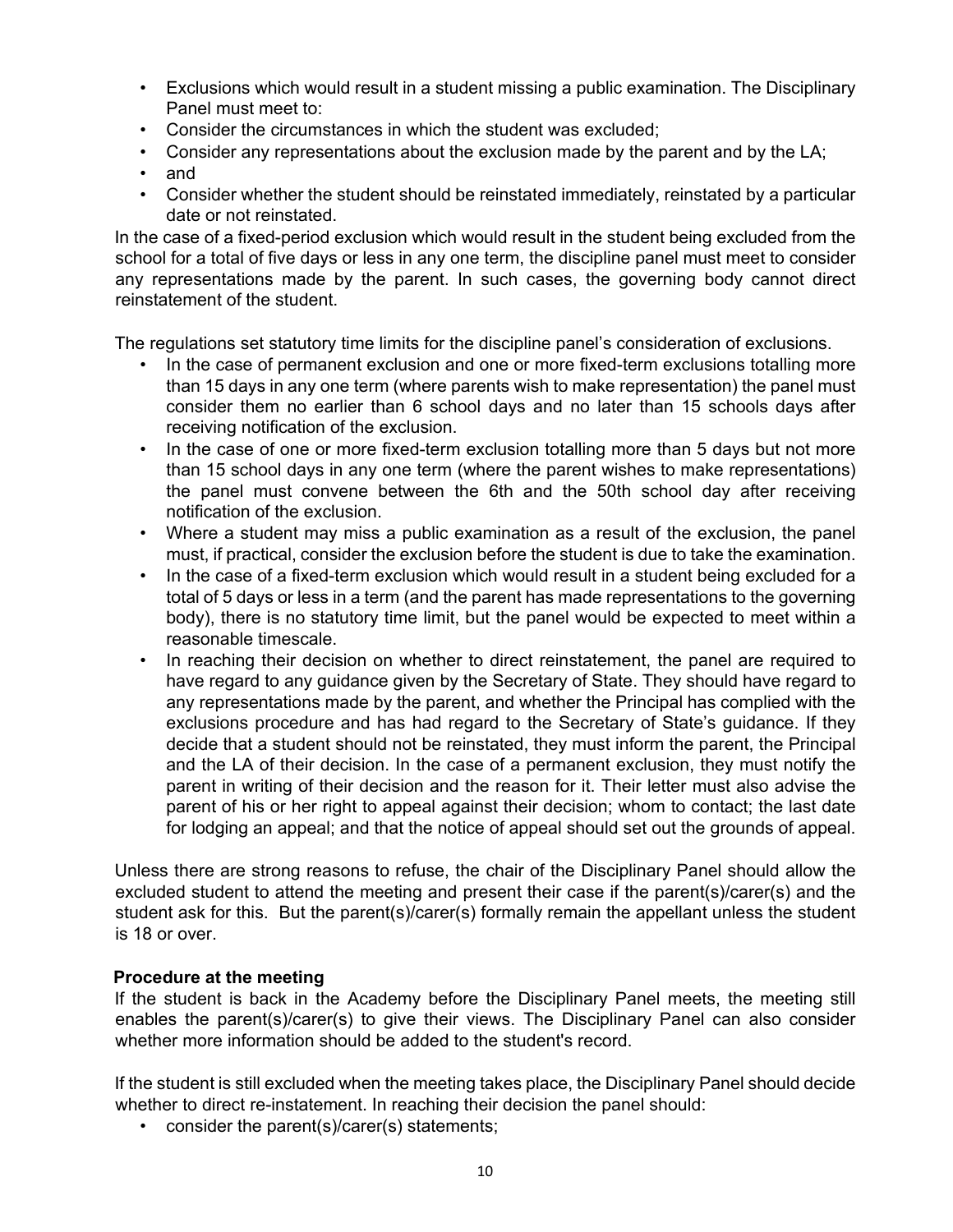have regard to the guidance on the appropriate use of exclusion from DfE and in KESH Academy's Behaviour Policy and consider whether the Principal has tried sufficient approaches to improve a student's behaviour before resorting to exclusion, and whether any further strategies might be an alternative to exclusion.

#### **The Role of the Disciplinary Panel in Permanent Exclusion Cases**

For permanent exclusion, the Disciplinary Panel should normally satisfy itself that all possible strategies to improve a student's behaviour were tried without success, strategies should include those in DfE guidance, including a Pastoral Support Programme. For children with statements of SEN, revising the statement might be better than resorting to exclusion.

For permanent exclusions, the Disciplinary Panel will consider the exclusion and decide whether the student should be reinstated. Such consideration will take account of the student's disciplinary record and the likely impact of their continued attendance. The Disciplinary Panel may not attach conditions to the re-instatement of a student.

If the Disciplinary Panel upholds the Principal's decision to exclude a student permanently, it will write within one school day to the parent(s)/carer(s):

- giving the reasons for the decision;
- explaining the parent(s)/carer(s) right to appeal to an Independent Review Panel to which the parent(s)/carer(s) can make oral and written statements;
- giving the name and address of the person the parent(s)/carer(s) should contact if they wish to appeal, explaining that any notice of appeal should explain the grounds of appeal and stating the latest date for giving notice (15 school days from the date of the Disciplinary Panel's decision). The parent(s)/carer(s) has the right to appeal to the panel even if they did not make a case to the Disciplinary Panel.

If the Disciplinary Panel upholds a decision to exclude a student permanently it will notify the Local Authority in writing of this decision within one school day of the hearing. The Disciplinary Panel's decision on fixed term exclusions is final. In the case of permanent exclusions, parent(s)/carer(s) may appeal to an Independent Review Panel.

#### **After the meeting – Fixed Term and Permanent Exclusions**

A note of the Discipline Committee's views on the exclusion shall normally be placed on the student's record with a copy of the Principal's exclusion letter. In the case of a permanent exclusion, the Governing Body must ensure that a student's name is removed from the Academy admissions register if:

- 15 school days have passed since the parents were notified of the governing board's decision to not reinstate the student and no application has been made for an independent review panel; or
- the parents have stated in writing that they will not be applying for an independent review panel.

#### **C) Independent Review Panels**

#### **Independent Review Panel Hearings**

Parent(s)/carer(s) whose child is excluded permanently from KESH Academy have the right to appeal against the Disciplinary Panel's decision to uphold the exclusion. This appeal is made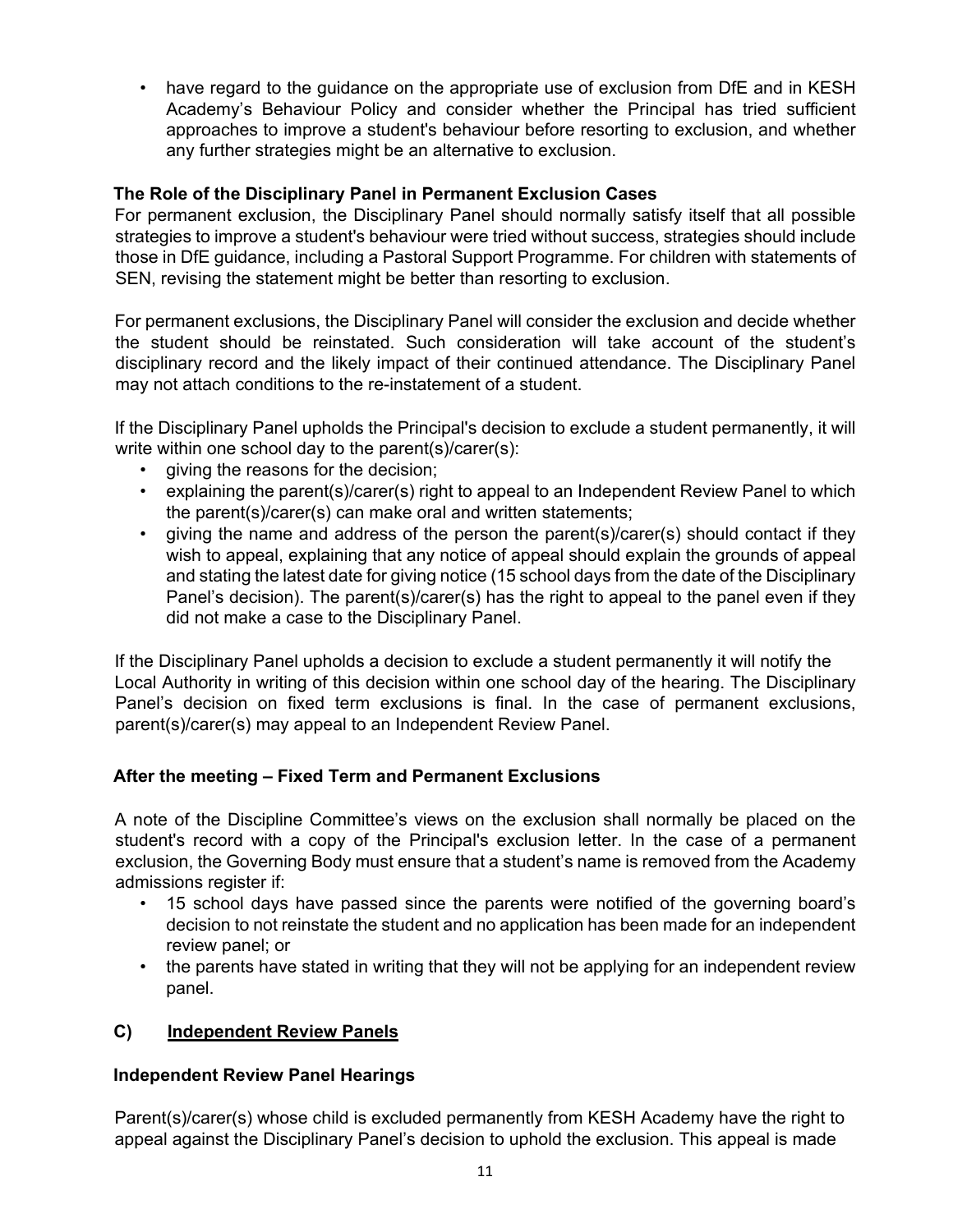to the Independent Review Panel. The right of appeal is unrestricted, subject to the time limit. Any application made outside of the legal time frame will be rejected by the Academy.

The Independent Review Panel will comprise three independent panel members plus a clerk appointed by the Governing Body (the appointed clerk should not have served as clerk to the Governing Body). The appointed clerk must:

- Make reasonable efforts to inform the following people that they are entitled to: make written representations to the panel; attend and make oral representations to the panel; be represented; and (in the case of a parent), to bring a friend:
	- $\bullet$  the parents;
	- the Principal (where an excluding Principal has left the school, the panel may use its discretion in deciding whether also to invite this person to make representations);
	- $\bullet$  the governing body; and
	- the local authority (in the case of a maintained school or pupil referral unit).
- Make reasonable efforts to circulate to all parties, including to panel members and the SEN expert, copies of relevant papers 5 school days in advance of the review. These papers must include:
	- the governing body's decision;  $\circ$  the parents' application for a review; and
	- any policies or documents that the governing body was required to have regard to in making their decision.
- Give all parties details of those attending and their role, once the position is clear.
- Attend the review and ensure that minutes are produced in accordance with instructions from the panel.
- Arrange a venue for hearing the review.
- Have an up to date understanding of development in case law which are relevant to exclusion, in addition to the training required by law.

No Governor, employee of the Academy or person who has had any connection with the Academy or with the excluded student or with the incident leading to the exclusion, shall serve on the Review Panel. The members of the Panel will be people with experience in education in the area; at least one must be a lay member. The Academy will take every care to avoid bias or an appearance of bias.

Any appeal must be lodged in writing to the Clerk to the Independent Review Panel within 15 school days from the date the parent(s)/carer(s) receives notice of the decision. Any application made outside of the legal time frame must be rejected by the local authority / Academy Trust. The panel should meet as soon as possible but normally within 15 days of the notification of appeal.

In the event of a permanent exclusion the Local Authority will be notified promptly once the exclusion is confirmed.

#### **Arranging a Review Hearing**

The letter from the Clerk to the Disciplinary Panel will inform the Parent(s)/carer(s) of their right to appeal against the decision of the Disciplinary Panel not to re-instate the permanently excluded student. The letter will give the name and contact details for the Clerk to the Review Panel (who will not be the same person as the Clerk to the Disciplinary Panel) and explain that the Parent(s)/carer(s)'s notice of appeal must be in writing and set out the grounds of appeal.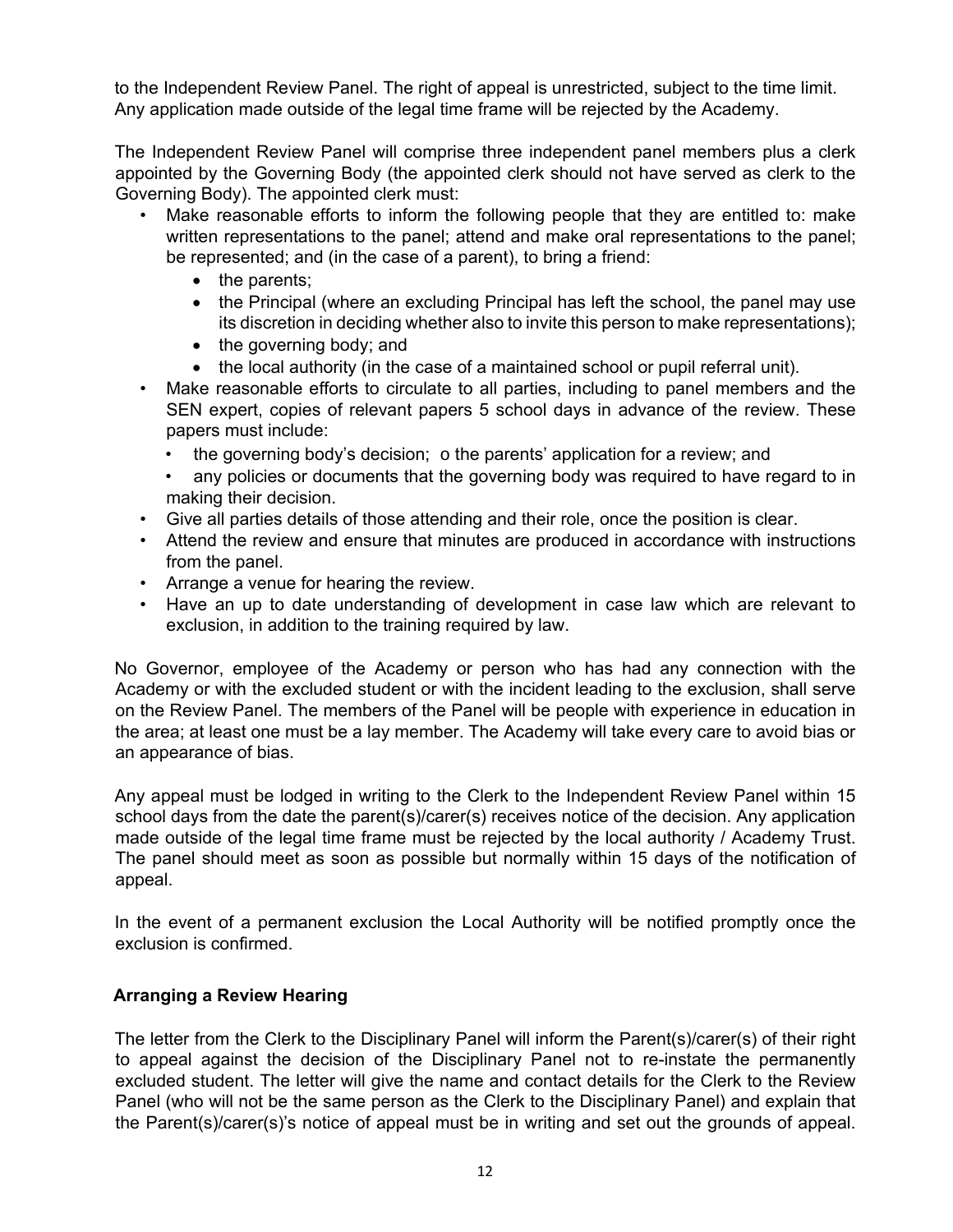The letter will tell the parent(s)/carer(s) that the final date for lodging an appeal will be 15 school days from the date the parent(s)/carer(s) receives notice.

The day on which the parent(s)/carer(s) is given notice will be taken to be the second school day after the date of posting by registered post, or where the notice is hand- delivered, the date of delivery (unless a different date of receipt can be demonstrated). No appeal will be accepted if it is made after the final date for lodging an appeal.

The Review Panel will not reinstate students purely on minor 'technicalities' relating to prior procedure, where they are persuaded on the merits of the case that the exclusion was justified and would not otherwise direct that the student should be reinstated. The Review Panel will rather consider afresh the question of whether the student should be reinstated.

The Review Panel will meet within 15 school days of the date the parent(s)/carer(s) lodges notice of appeal.

Those entitled to attend a hearing and present their case are:

- The Parent(s)/carer(s), who may be represented by a legal or other representative.
- The Principal, who may make oral representations.
- A nominated member of the Disciplinary Panel, who may make oral representations.
- A legal or other representative of the Disciplinary Panel.

The Principal and Governing Body may also make written representations. Wherever possible, the Clerk will make available all written evidence to the panel members and the Parent(s)/carer(s) four working days in advance of the hearing. The student, if s/he or his/her Parent(s)/carer(s) so request, will be allowed to attend the hearing and speak on his/her own behalf, unless there is good reason to refuse.

#### **Role of the clerk**

The Independent Review Panel will have a clerk who will serve as an independent source of advice on procedure for all parties to the appeal. The Governing Body will use its best endeavours to ensure that the clerk has some legal training and has experience in the conduct of appeal hearings. **They will not be the same person who served as a clerk to the prior Discipline Panel hearing.**

When the panel or parties withdraw in order that the panel may consider its decision, the clerk may remain with the panel, but only for the purpose of offering advice on procedure or law and recording decisions and reasons.

The clerk should:

- identify in advance of the meeting whether the student will be attending. Where an excluded student is attending the hearing, consideration should be given in advance as to the steps that will be taken to support his/her participation. If the excluded student is not attending, it should be made clear that they may feed in their views through a representative or by submitting a written statement;
- inform the parents of their right to bring a friend to the hearing;
- should also try to ascertain whether an alleged victim, if there is one, wishes to be given a voice at the review. This could be in person, through a representative or by submitting a written statement;
- seek the agreement of the panel where character witnesses are proposed;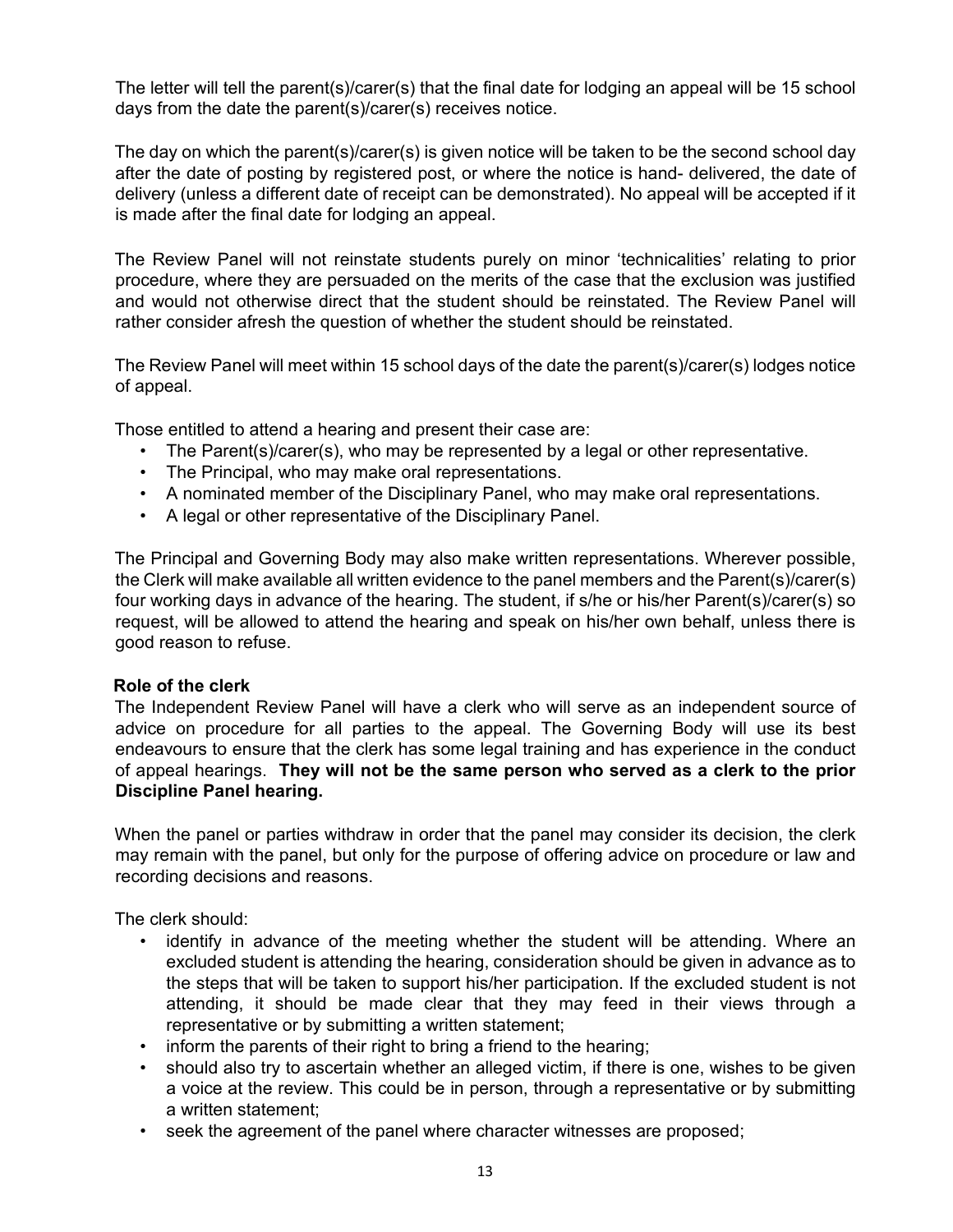- ensure that all written witness statements should be attributed, signed and dated, unless the Academy has good reason to wish to protect the anonymity of the witness, in which case the statement should at least be dated and labelled in a way that allows it to be distinguished from other statements;
- seek the panel's agreement in advance, having regard to a reasonable limit on numbers attending the review, if parties attending the hearing wish to bring more than one friend or representative;
- request written evidence from the Academy to circulate in advance of the meeting;
- notify the panel where requested documents have not been provided so that the panel can take a decision on whether to adjourn the hearing to allow for the documents to be provided.

#### **Procedure at the hearing**

The appeal hearing will not be held at KESH Academy. The Review Panel will do everything possible to establish an atmosphere of informality where the parties can present their cases effectively.

The chair should outline the procedure to be followed and explain to all parties that the panel is independent of the school, the local authority and (in the case of an academy) the academy trust. The panel should support all parties to participate in the review and ensure that their views are properly heard. The independent review should be conducted in an accessible, unthreatening and non-adversarial manner.

It is for the panel to decide whether any witnesses should stay after giving evidence for the rest of the review, but they should not be present before giving evidence.

In the interests of fairness and transparency, care should be taken to ensure that no one, other than the clerk, is present with the panel in the absence of the other parties. This includes the SEN expert. The panel should ask everyone, apart from the clerk, to withdraw before the panel makes a decision. The clerk may stay to help the panel by referring to the notes of the meeting and providing advice on the wording of the decision letter.

In any event, the panel must always make one of three fundamental decisions: it must uphold the governing board's decision; or recommend reconsideration; or quash the decision. Where parents are not seeking reinstatement for their child, this fact should be acknowledged by the panel, but it should not affect the conduct of the panel or its decision. Recording of the panel's findings on a child's educational record and an acknowledgement by the governing board that it would be appropriate for it to offer to reinstate the pupil are both potential outcomes in these circumstances.

In the event that a panel cannot continue because it no longer has representation from each of the three categories of members required (see paragraph 98) it should, having regard to the particular circumstances and the effect on the parties, victim, and pupil/parent, adjourn to allow reasonable time for enough missing members to become available.

#### **Record of the proceedings of a Review Panel**

In addition to notes taken during appeals to help the panel's decision-making process (including a record of the Discipline Committee's decision and the reasons for it) the clerk to a Review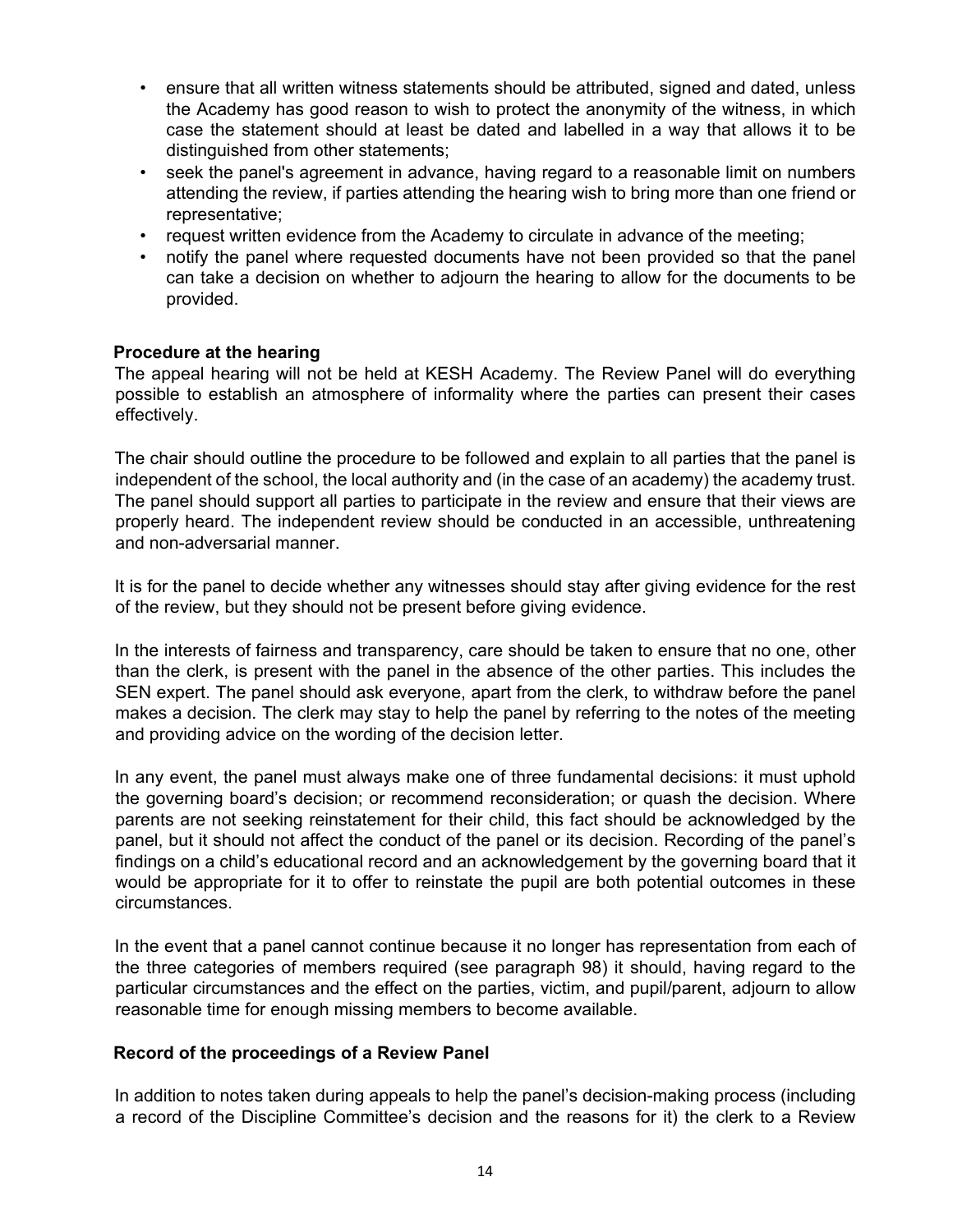Panel should keep brief notes of the proceedings, the attendance, the voting and the decision in such forms as the Review Panel deems appropriate.

#### **After the Hearing**

The decision of the Review Panel is binding on all parties. The Review Panel will communicate its decision to all parties by the end of the second school day after the appeal hearing. Where a hearing is held on the last day of term or outside term-time, the panel will notify all parties by the end of the second working day after the conclusion of the hearing. Following the review the panel must issue written notification to all parties without delay. This notification must include:

- the panel's decision and the reasons for it;
- where relevant, details of any financial readjustment/payment to be made if a governing board subsequently decides not to offer to reinstate a pupil; and
- any information that the panel has directed the governing board to place on the pupil's educational record.

If the Review Panel upholds the permanent exclusion, the clerk should immediately report this to the Local Authority. The clerk should also advise the parent(s)/carer(s) to contact the Local Authority about arrangements for their child's continued education. The Principal should remove the student's name from KESH Academy's roll the day after the conclusion of the exclusion appeal. Where the Review Panel direct re-instatement they should immediately inform the Principal of their decision and specify the date on which the student must be readmitted.

Details of an exclusion may not be deleted from the student record, where an exclusion is a matter of fact. The Governing Body must, however, comply with any parent(s)/carer(s) request to append their appeal statement to the student's record. It will be for the Governing Body to decide what details of the exclusion are included in the student's school record: copies of the principal correspondence should be included and possibly the minutes of the Discipline Committee and Review Panel hearings, if the Discipline Committee and Review Panel respectively agree to this.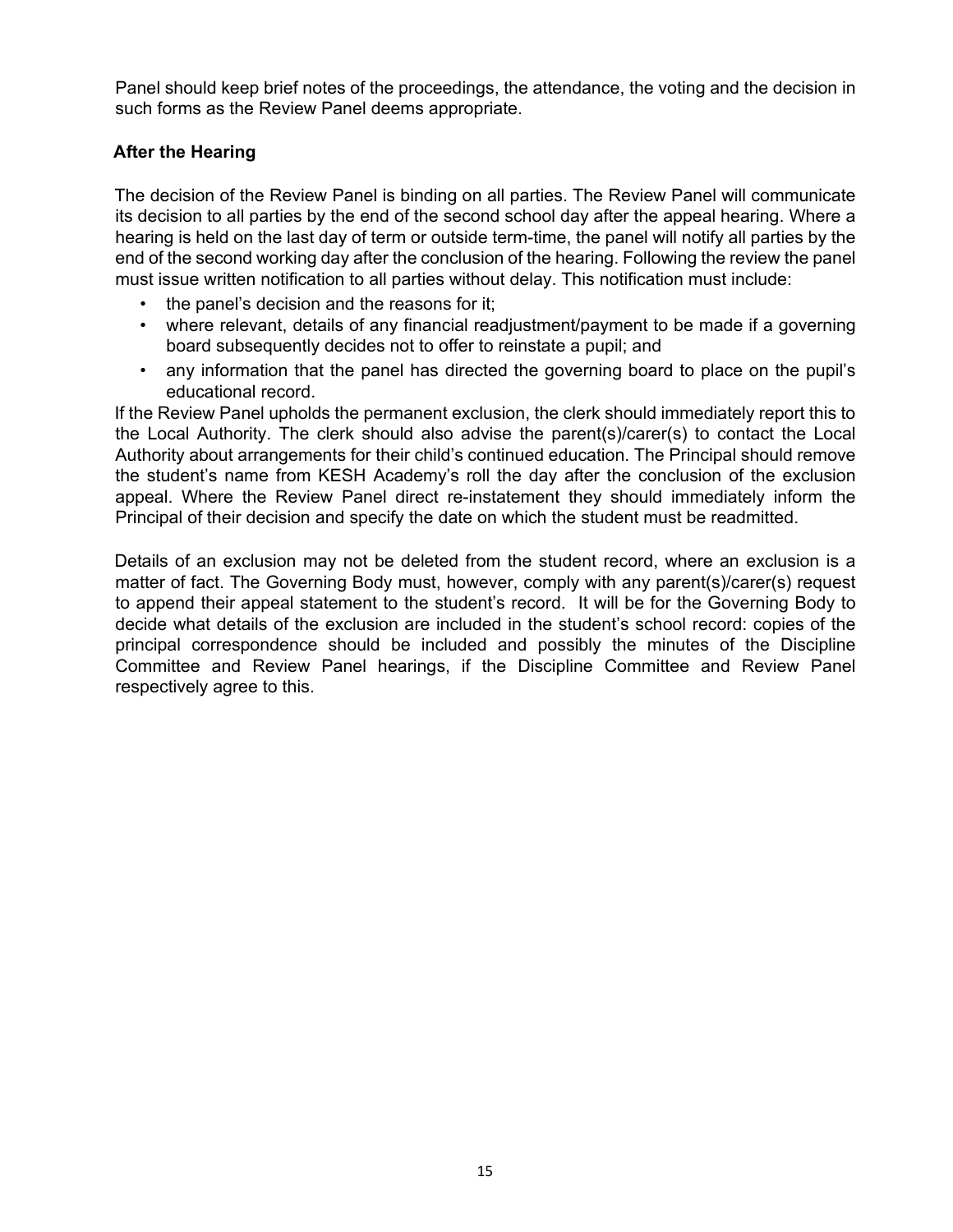## **Appendix 2: Extracts from statutory guidance on exclusions**

### **The head teacher's power to exclude**

- 1. Only the head teacher of a school can exclude a pupil and this must be on disciplinary grounds. A pupil may be excluded for one or more fixed periods (up to a maximum of 45 school days in a single academic year), or permanently. A fixed-period exclusion does not have to be for a continuous period.
- 2. A fixed-period exclusion can also be for parts of the school day. For example, if a pupil's behaviour at lunchtime is disruptive, they may be excluded from the school premises for the duration of the lunchtime period. The legal requirements relating to exclusion, such as the head teacher's duty to notify parents, apply in all cases. Lunchtime exclusions are counted as half a school day for statistical purposes and in determining whether a governing board meeting is triggered.
- 3. The law does not allow for extending a fixed-period exclusion or 'converting' a fixed-period exclusion into a permanent exclusion. In exceptional cases, usually where further evidence has come to light, a further fixed-period exclusion may be issued to begin immediately after the first period ends; or a permanent exclusion may be issued to begin immediately after the end of the fixed period.
- 4. The behaviour of a pupil outside school can be considered grounds for an exclusion.
- 5. The head teacher may withdraw an exclusion that has not been reviewed by the governing board.
- 6. Any decision of a school, including exclusion, must be made in line with the principles of administrative law, i.e. that it is: lawful (with respect to the legislation relating directly to exclusions and a school's wider legal duties, including the European Convention on Human Rights and the Equality Act 2010); rational; reasonable; fair; and proportionate.
- 7. The head teacher must take account of their legal duty of care when sending a pupil home following an exclusion.
- 8. When establishing the facts in relation to an exclusion decision the head teacher must apply the civil standard of proof; i.e. 'on the balance of probabilities' it is more likely than not that a fact is true, rather than the criminal standard of 'beyond reasonable doubt.' This means that the head teacher should accept that something happened if it is more likely that it happened than that it did not happen.
- 9. Under the Equality Act 2010 (the Equality Act), schools must not discriminate against, harass or victimise pupils because of: sex; race; disability; religion or belief; sexual orientation; pregnancy/maternity; or gender reassignment. For disabled children, this includes a duty to make reasonable adjustments to policies and practices and the provision of auxiliary aids.
- 10. In carrying out their functions, the public sector equality duty means schools must also have due regard to the need to: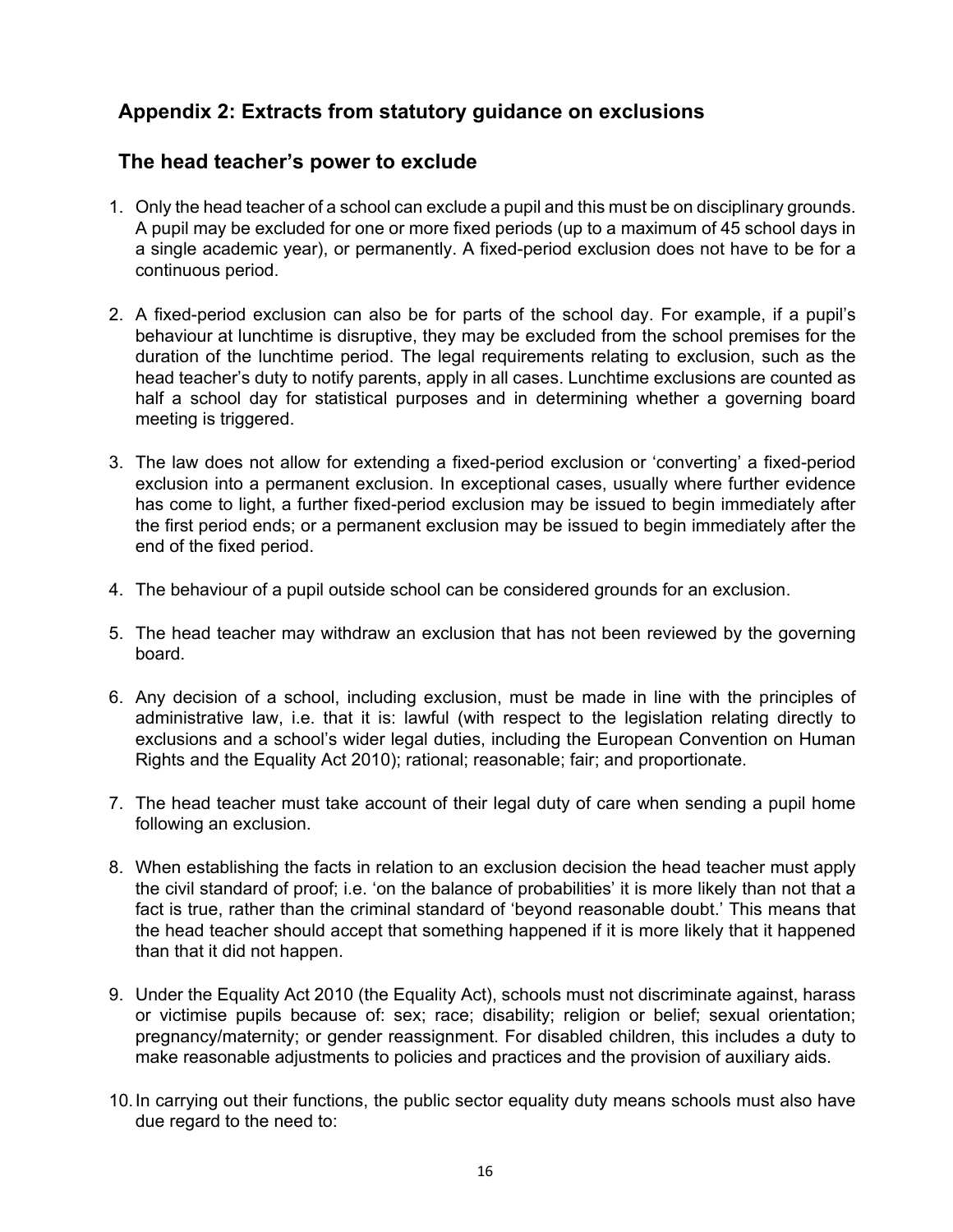- eliminate discrimination, harassment, victimisation, and other conduct that is prohibited by the Equality Act;
- advance equality of opportunity between people who share a protected characteristic and people who do not; and
- foster good relations between people who share a protected characteristic and people who do not share it.
- 11. These duties need to be complied with when deciding whether to exclude a pupil. Schools must also ensure that their policies and practices do not discriminate against pupils by unfairly increasing their risk of exclusion. Provisions within the Equality Act allow schools to take positive action to deal with particular disadvantages, needs, or low participation affecting one group, where this can be shown to be a proportionate way of dealing with such issues.
- 12. The head teacher and governing board must comply with their statutory duties in relation to SEN when administering the exclusion process. This includes having regard to the SEND Code of Practice.
- 13. It is unlawful to exclude for a non-disciplinary reason. For example, it would be unlawful to exclude a pupil simply because they have additional needs or a disability that the school feels it is unable to meet, or for a reason such as: academic attainment/ability; the action of a pupil's parents; or the failure of a pupil to meet specific conditions before they are reinstated, such as to attend a reintegration meeting. However, a pupil who repeatedly disobeys their teachers' academic instructions could, be subject to exclusion.
- 14. 'Informal' or 'unofficial' exclusions, such as sending a pupil home 'to cool off', are unlawful, regardless of whether they occur with the agreement of parents or carers. Any exclusion of a pupil, even for short periods of time, must be formally recorded.
- 15. Maintained schools have the power to direct a pupil off-site for education to improve their behaviour. A pupil at any type of school can also transfer to another school as part of a 'managed move' where this occurs with the consent of the parties involved, including the parents and the admission authority of the school. However, the threat of exclusion must never be used to influence parents to remove their child from the school.

## **The head teacher's duty to inform the governing body and the local authority about an exclusion**

- 1. The head teacher must, without delay, notify the governing body and the local authority of:
	- a permanent exclusion (including where a fixed period exclusion is made permanent);
	- exclusions which would result in the pupil being excluded for more than five school days (or more than ten lunchtimes) in a term; and
	- exclusions which would result in the pupil missing a public examination or national curriculum test.
- 2. The head teacher must also notify the local authority and governing board once per term of any other exclusions not already notified.
- 3. Notifications must include the reason(s) for the exclusion and the duration of any fixed-period exclusion.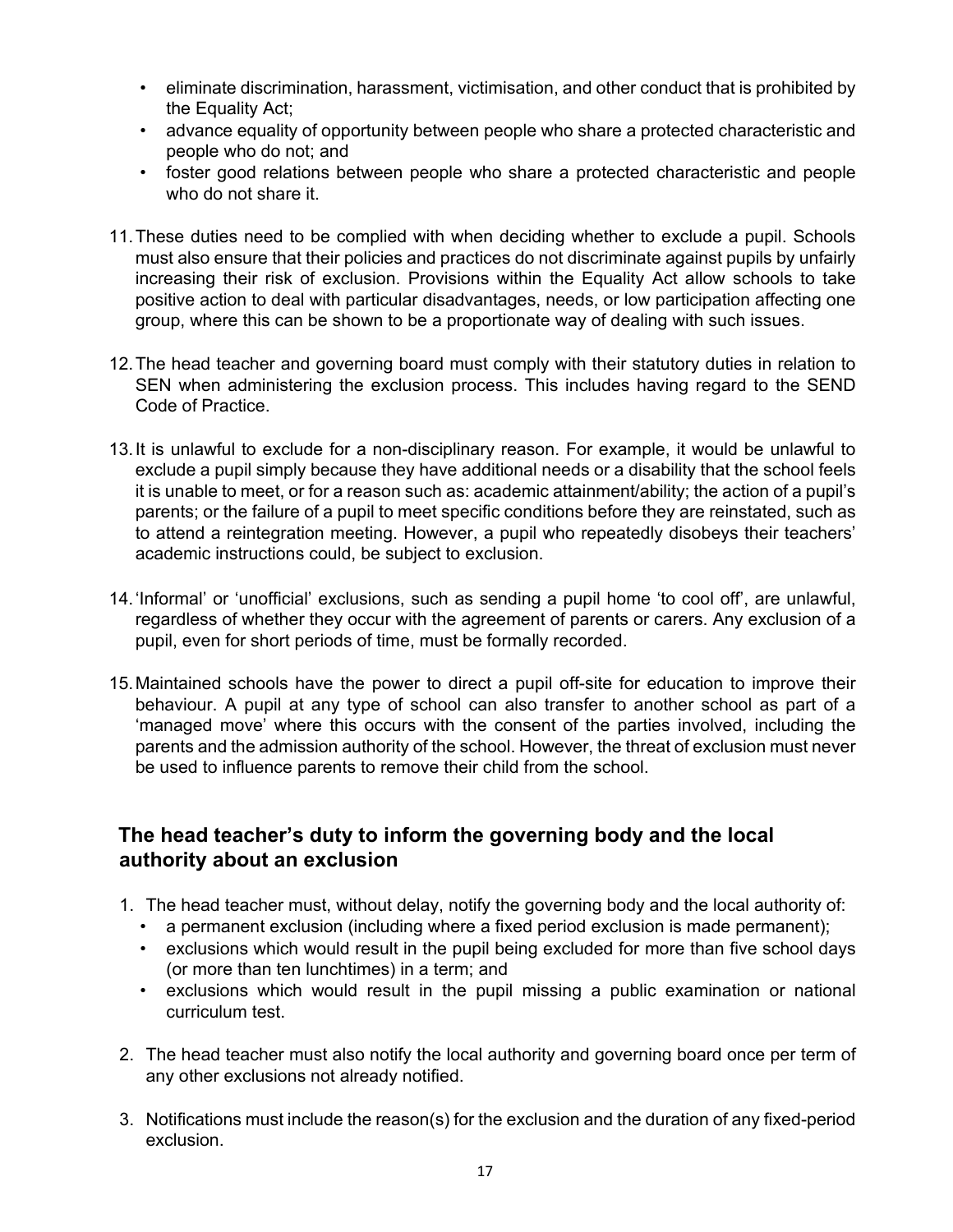- 4. In addition, within 14 days of a request, a governing board must provide to the Secretary of State and (in the case of maintained schools and PRUs) the local authority, information about any exclusions within the last 12 months.
- 5. For a permanent exclusion, if the pupil lives outside the local authority area in which the school is located, the head teacher must also notify the pupil's 'home authority' of the exclusion and the reason(s) for it without delay.

## **Statutory guidance to governing bodies on providing information to parents following their consideration of an exclusion**

- 1. The governing body should set out the reasons for their decision in sufficient detail to enable all parties to understand why the decision was made.
- 2. Where relevant, it will be for schools to confirm the details of where the parents' application for an independent review panel should be sent. This is normally the clerk of the independent review panel.
- 3. In providing details of the role of the SEN expert, the governing body should refer to the statutory guidance provided to SEN experts.
- 4. Where the governing body decides to uphold an exclusion they should draw the attention of parents to relevant sources of free and impartial information that will allow them to make an informed decision on whether and, if so, how to seek a review of the decision. This information should be included in the letter notifying parents of a decision to uphold an exclusion and should include:
	- a link to this statutory guidance on exclusions: exclusion guidance;
	- a link to guidance on making a claim of discrimination to the First-tier Tribunal http://www.justice.gov.uk/tribunals/send/appeals;
	- a link to the Coram Children's Legal Centre: www.childrenslegalcentre.com 08088 020 008; and,
	- where considered relevant by the governing body, links to local services, such as Traveller Education Services or the local parent partnership (www.parentpartnership.org.uk).

## **The head teacher's duty to remove a permanently excluded pupil's name from the school register**

- 1. The governing board must ensure that a pupil's name is removed from the school admissions register if: • 15 school days have passed since the parents were notified of the governing board's decision to not reinstate the pupil and no application has been made for an independent review panel; or
	- the parents have stated in writing that they will not be applying for an independent review panel.
- 2. Where an application for an independent review panel has been made within 15 school days, the school must wait until the review has been determined, or abandoned, and until the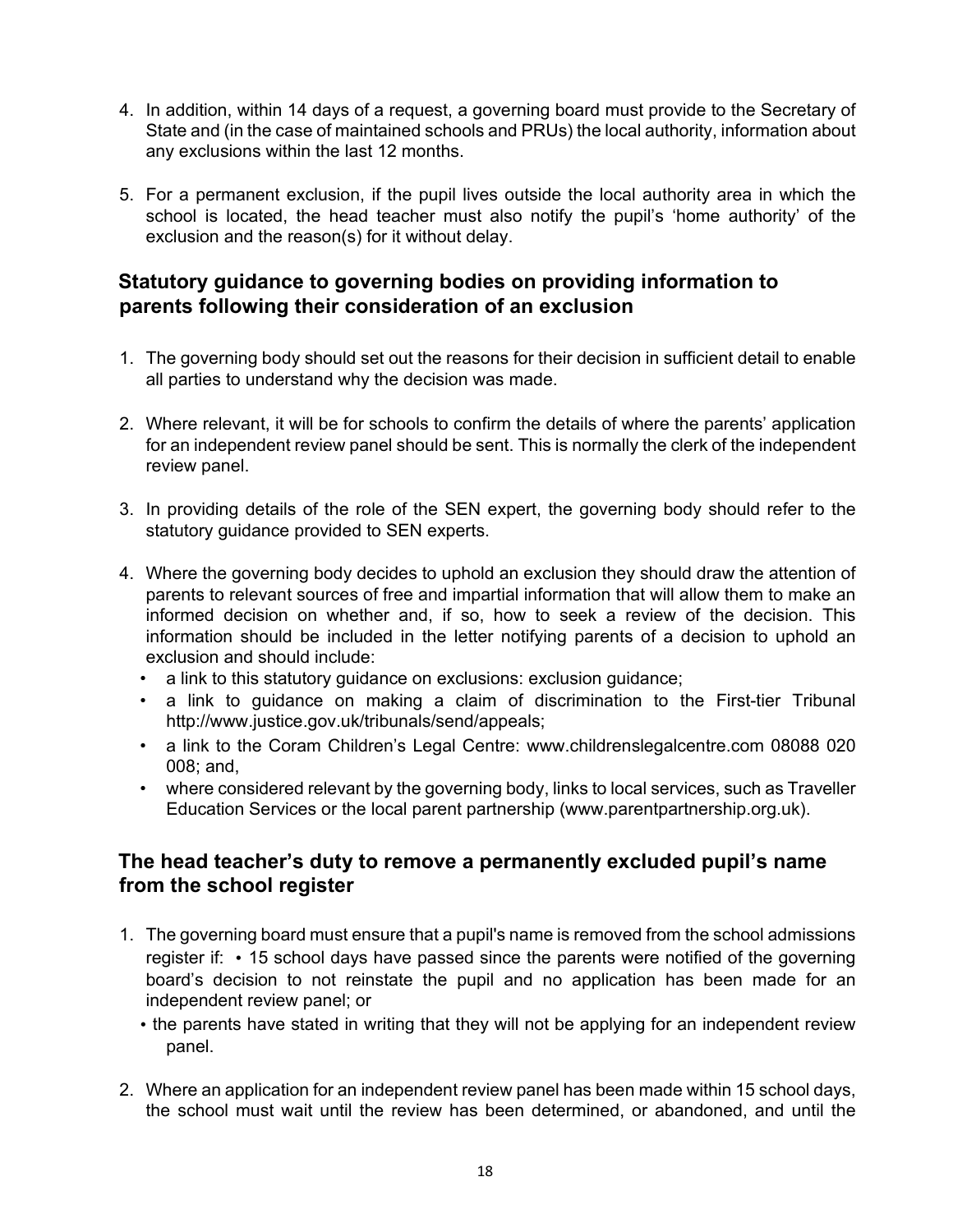governing board has completed any reconsideration that the panel has recommended or directed it to carry out, before removing a pupil's name from the register.

3. Where a pupil's name is removed from the school register and a discrimination claim is subsequently made, the First-tier Tribunal or County Court has the power to direct that the pupil should be reinstated.

### **Statutory guidance to schools on marking attendance registers following exclusion**

Whilst an excluded pupil's name remains on a school's admissions register the pupil should be marked using the appropriate attendance code. Where alternative provision has been made that meets the requirements of the pupil registration regulations, and the pupil attends it, an appropriate attendance code, such as Code B (Education Off-site) or Code D (Dual Registration), should be used. Where pupils are not attending alternative provision they should be marked absent using Code E.

## **Statutory guidance to head teachers, governing bodies, independent review panel members and clerks on police involvement and parallel criminal proceedings**

- 1. The head teacher need not postpone taking a decision on an exclusion solely because a police investigation is underway and/or any criminal proceedings may be brought. In such circumstances, the head teacher will need to take a decision on the evidence available to them at the time.
- 2. Where the evidence is limited by a police investigation or criminal proceedings, the head teacher should consider any additional steps they may need to take to ensure that the decision to exclude is fair. However, the final decision on whether to exclude is for the head teacher to make.
- 3. Where the governing board is required to consider a reinstatement in these circumstances, it cannot postpone its meeting and must decide whether or not to reinstate the pupil on the evidence available.
- 4. The fact that parallel criminal proceedings are in progress should also not directly determine whether an independent review panel should be adjourned. Relevant factors for the panel to consider will include:
	- whether any charge has been brought against the pupil and, if so, what the charge is;
	- whether relevant witnesses and documents are available;
	- the likely length of delay if the hearing were adjourned and the effect it may have on the excluded pupil, the parents, any victim or the school; and
	- whether an adjournment or declining to adjourn might result in injustice.
- 5. Where a panel decides to adjourn, the clerk (or local authority/academy trust where a clerk is not appointed) should monitor the progress of any police investigation and/or criminal proceedings and reconvene the panel at the earliest opportunity. If necessary, the panel may adjourn more than once.

### **Review panels**

The panel must be constituted with representatives from each category: